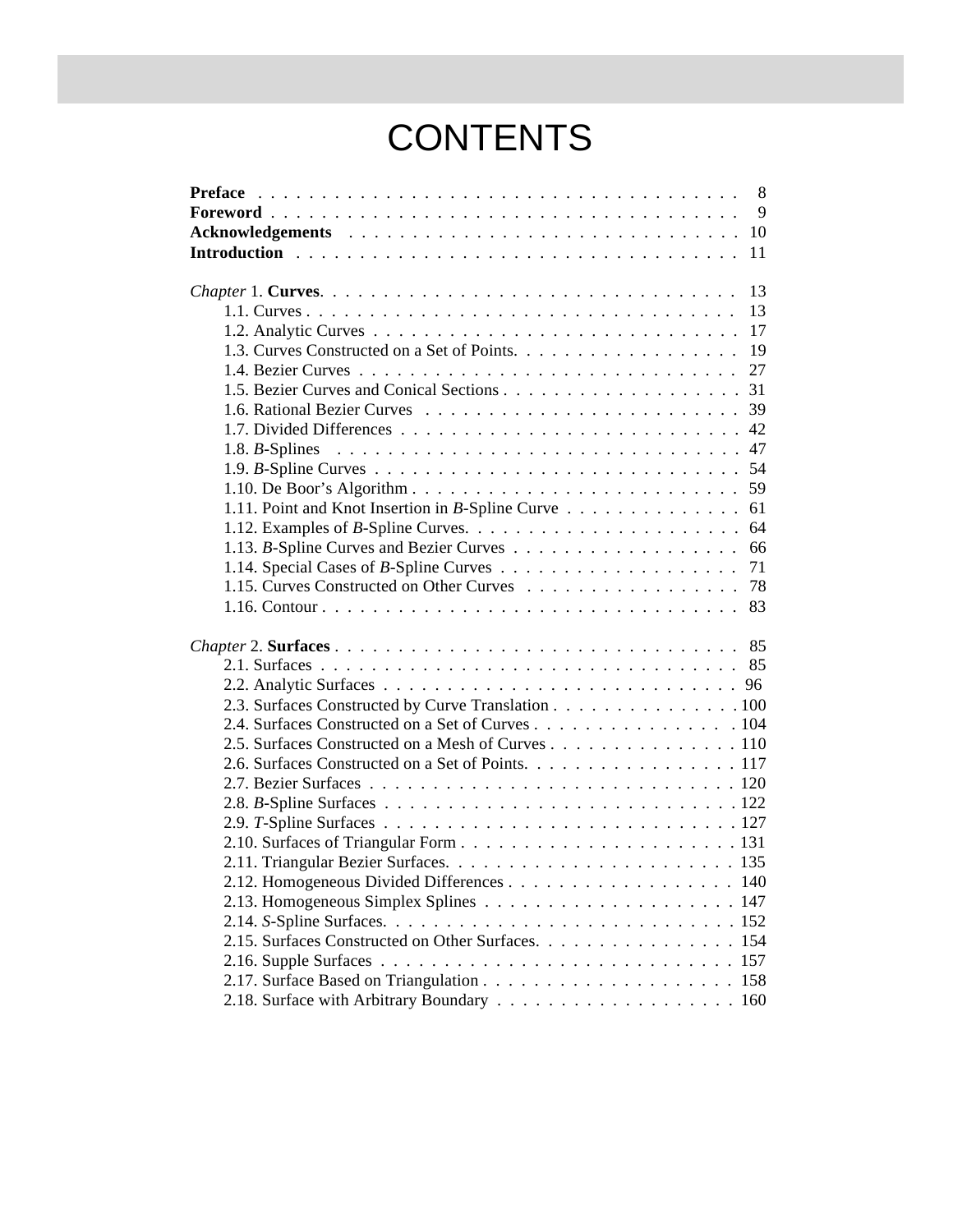| Chapter 3. Constructions on Curves and Surfaces 163    |     |
|--------------------------------------------------------|-----|
|                                                        |     |
|                                                        |     |
|                                                        |     |
| 3.4. Intersection Points of a Surface and a Curve 173  |     |
|                                                        |     |
|                                                        |     |
|                                                        |     |
| 3.8. An Algorithm To Construct Intersection Curves 185 |     |
|                                                        |     |
|                                                        |     |
| 3.11. Position of a Point Relative to a Surface. 198   |     |
| 3.12. Searching for Initial Approximations 199         |     |
| 3.13. Precision of Geometric Construction 201          |     |
|                                                        |     |
|                                                        |     |
|                                                        |     |
|                                                        |     |
|                                                        |     |
|                                                        |     |
|                                                        |     |
|                                                        |     |
| 4.7. Solids Constructed by Curve Translation 218       |     |
|                                                        |     |
|                                                        |     |
|                                                        |     |
|                                                        |     |
|                                                        | 225 |
|                                                        | 226 |
| 5.3. An Algorithm for Boolean Operations 233           |     |
|                                                        |     |
|                                                        |     |
|                                                        |     |
|                                                        |     |
|                                                        |     |
|                                                        | 247 |
|                                                        | 252 |
| 5.11. Construction of Edge Chamfers of Solids          | 253 |
|                                                        | 254 |
|                                                        |     |
|                                                        |     |
|                                                        |     |
|                                                        |     |
|                                                        |     |
|                                                        |     |
| 6.4. Solution of Geometric Constraints Equations 267   |     |
|                                                        |     |
|                                                        |     |